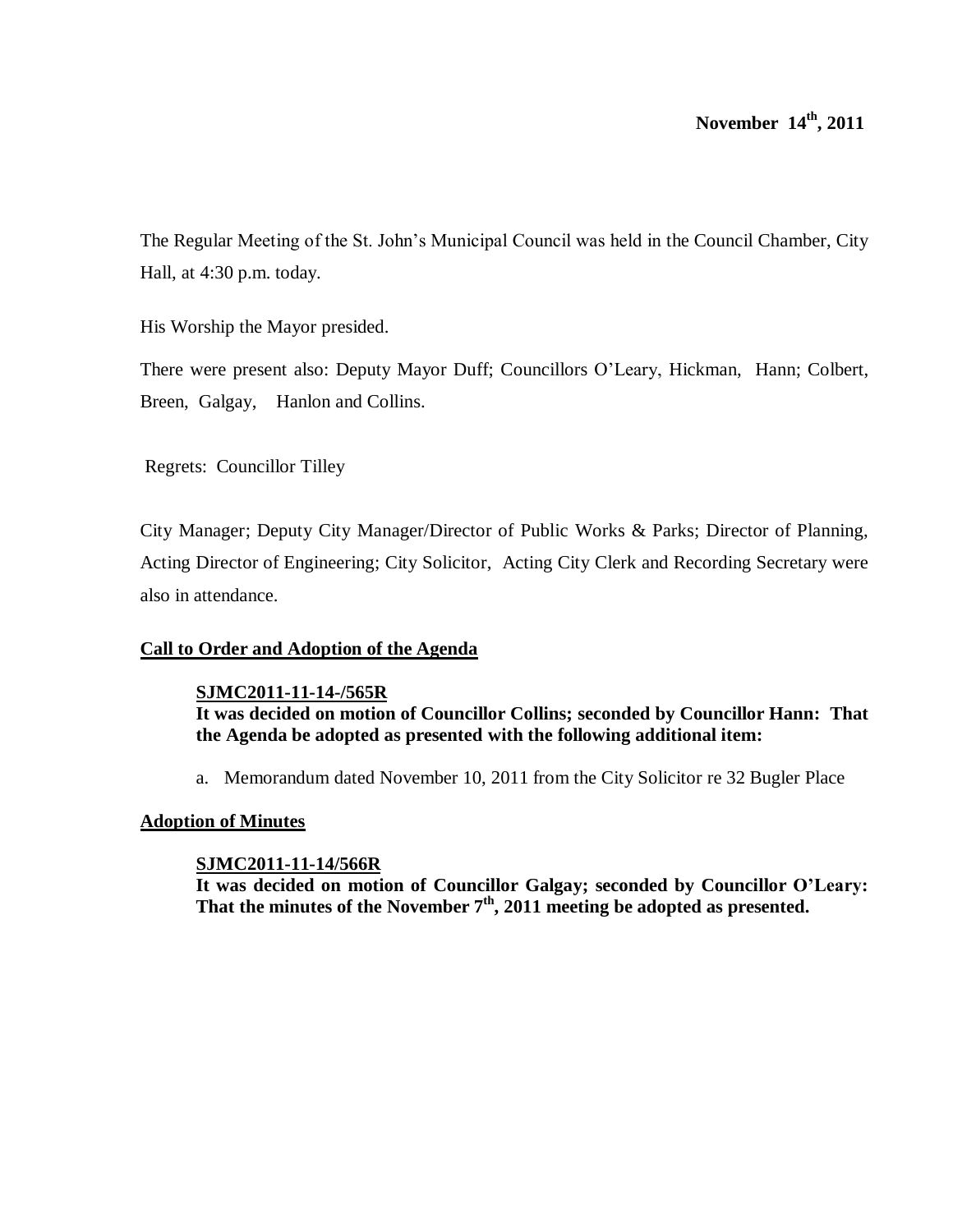## **Business Arising**

# **Notice of Motion – Councillor Colbert**

# **SJMC2011-11-14/567R**

**Pursuant to Notice of Motion, it was moved by Councillor Colbert; seconded by Councillor Breen: That the decision of Council to reject the application by Holy Heart High School to erect a 3' x 6.5' digital sign, be rescinded.**

**Councillor Colbert noted that he originally voted against the signage but since that he visited the school in the daytime and at night and while he respects the fact the Heritage Committee is doing its best to protect the heritage area and ecclesiastical district, he is satisfied that the Holy Heart sign is far enough removed that it really has no impact.**

**The motion being put was carried with Councillor Hanlon dissenting.**

### **SJMC2011-11-14/568R**

**It was then moved by Councillor Colbert; seconded by Councillor Breen: That the application by Holy Heart High School to erect a 3' x 6.5' digital sign, be approved.**

**Deputy Mayor Duff noted that the proposed digital billboard was rejected by the Heritage Advisory Committee on the basis that a similar sign for The Rooms was previously rejected by Council as being inappropriate in the heritage area and ecclesiastical district, as is this present application. The predominant character of the neighbourhood is also residential.** 

## **SJMC2011-11-14/569R**

**It was then moved by Deputy Mayor Duff; seconded by Councillor O'Leary: That a decision to approve the application be deferred and referred back to the Heritage Advisory Committee for further review of the heritage sign bylaw.**

**Councilor Colbert questioned whether there is such a by-law. Deputy Mayor Duff agreed that the issue needs to be clarified.** 

**Following discussion, the motion to defer being put there voted for it the mover, seconder and Councillors Galgay, Hanlon and Collins. Voting against the motion were Councillors Breen, Colbert, Hann, Hickman and His Worship the Mayor. The motion to defer was lost.**

## **SJMC2011-11-14/570R**

**It was then moved by Councillor Colbert; seconded by Councillor Breen: That the main motion be amended to grant approval of the application by Holy Heart High School to erect a 3' x 6.5' digital sign, provided it does not contravene the Heritage Sign By-law.**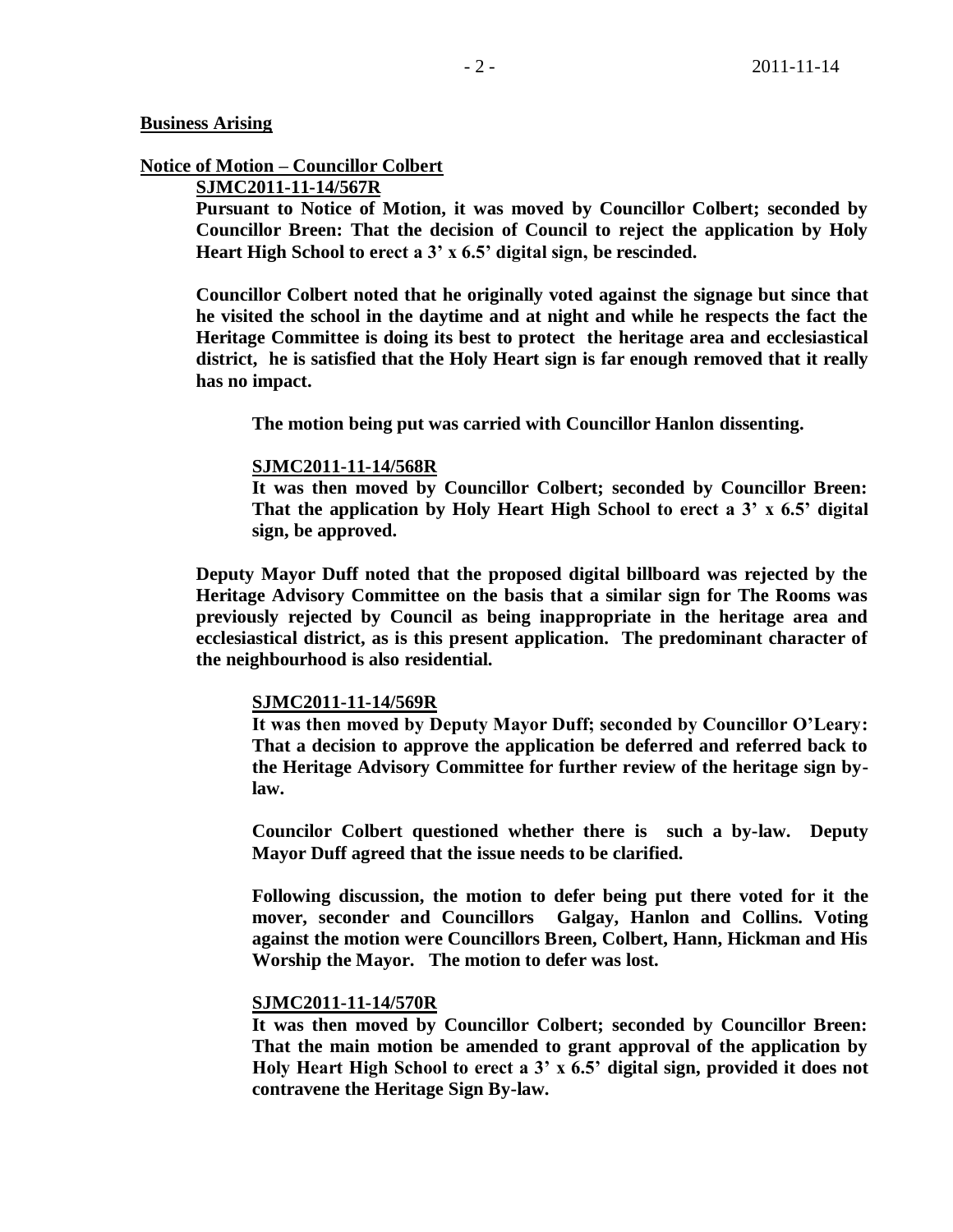## **SJMC2011-11-14/571R**

**It was then moved by Deputy Mayor Duff; seconded by Councillor Hanlon: That the motion be amended to grant approval of the application by Holy Heart High School to erect a 3' x 6.5' digital sign, subject to the following conditions (a) no marquee lighting (b) the sign not to be bigger than existing wooden sign and (c) lights not be on after 11 pm.**

## **SJMC2011-11-14/572R**

**It was then moved by Councillor Galgay: seconded by Councilor O'Leary That a decision be deferred for one week pending clarification with respect to the existence of a sign by-law, and confirmation on whether the Principal of Holy Heart would agree to the conditions of approval proposed.**

**The motion being put was carried with Councillor Colbert dissenting.**

# **Application to Rezone Property on Maddox Cove Road (Ward 5) Applicants: Stan Murphy, Bernard Chafe, Colleen Stack & Samuel Stack**

Under business arising, Council considered a memorandum dated November 9, 2011 from the Director of Planning regarding the above noted. The Department of Municipal Affairs has advised that they are not prepared to issue a Provincial release at this time for the proposed City Amendments to rezone properties at the west end of Maddox Cove Road from the Open Space Reserve (OR) Zone to the Rural Residential Infill (RRI) Zone. The rezoning process cannot proceed any further unless the Minister of Municipal Affairs agrees to undertake an amendment to change the Regional Plan designation for the properties under consideration for rezoning and a Provincial release is issued for the City's amendments.

## **SJMC2011-11-14/573R**

**It was moved by Councillor Collins; seconded by Councillor Hanlon: That the matter be referred to the Planning Committee for further review.** 

**The motion being put was unanimously carried.**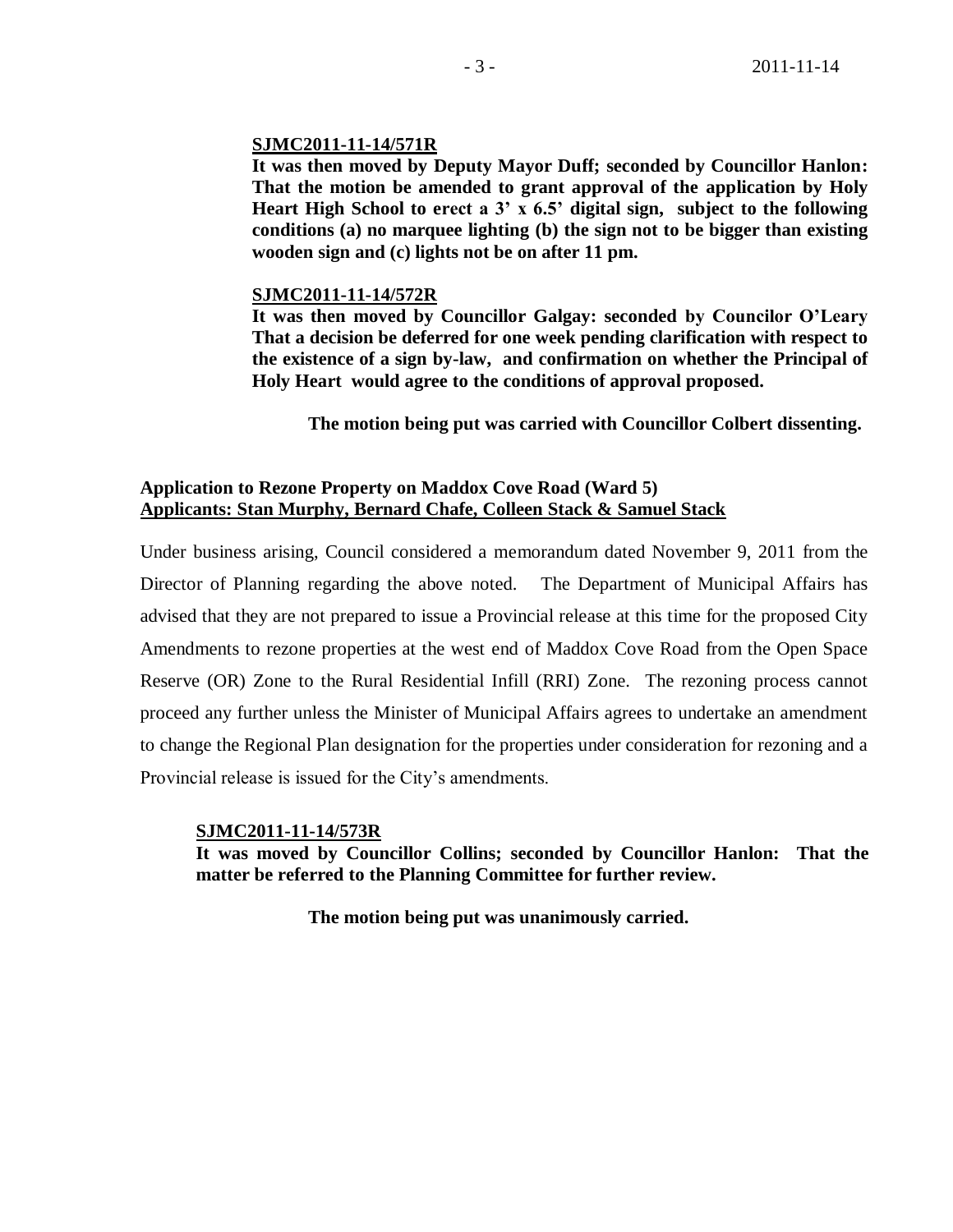# **Notices Published**

**1. A Discretionary Use Application** has been submitted by Janet Russell (Alca Productions Inc.) requesting permission to establish and occupy a 29m² floor area at **Civic No. 79 Queen's Road** for the creation and sale of Newfoundland audio books. The proposed retail area will comprise a floor area of 14m² and will be located on the main floor and operate Monday - Friday from 10:00 a.m. to 6:00 p.m. The office area of 15m² will be located on the second floor, operating 9:00 a.m. to 6:00 p.m., Monday to Friday. The business will employ a staff of two (2). Two (2) hour parking is available on adjacent streets**. (Ward 2)** 

> Two (2) submissions of objection One (1) submission of support

## **SJMC2011-11-14/574R**

**It was moved by Deputy Mayor Duff; seconded by Councillor Hickman: That the application be approved.**

## **The motion being put was unanimously carried.**

# **Public Hearing**

Public Hearing Report dated October 26, 2011 Re: Application to Rezone Property to Allow a Residential Subdivision Civic Number 85 Old Petty Harbour Road **(Ward 5)** Applicant: Republic Properties Inc. **Memorandum dated November 1, 2011 from the Director of Planning**

Councillor Hickman presented a public hearing report dated October 26, 2011, the purpose of which was to provide an opportunity for public review and comment on the application submitted by Republic Properties Inc. to rezone land at Civic Number 85 Old Petty Harbour Road from the Comprehensive Development Area Number 5 (CDA-5) Zone to the Residential Low Density (1) Zone. The purpose of the rezoning is to enable the development of a residential subdivision for sixteen (16) building lots for single detached houses**.**

In this regard Council considered a memorandum dated November 1, 2011 from the Director of Planning.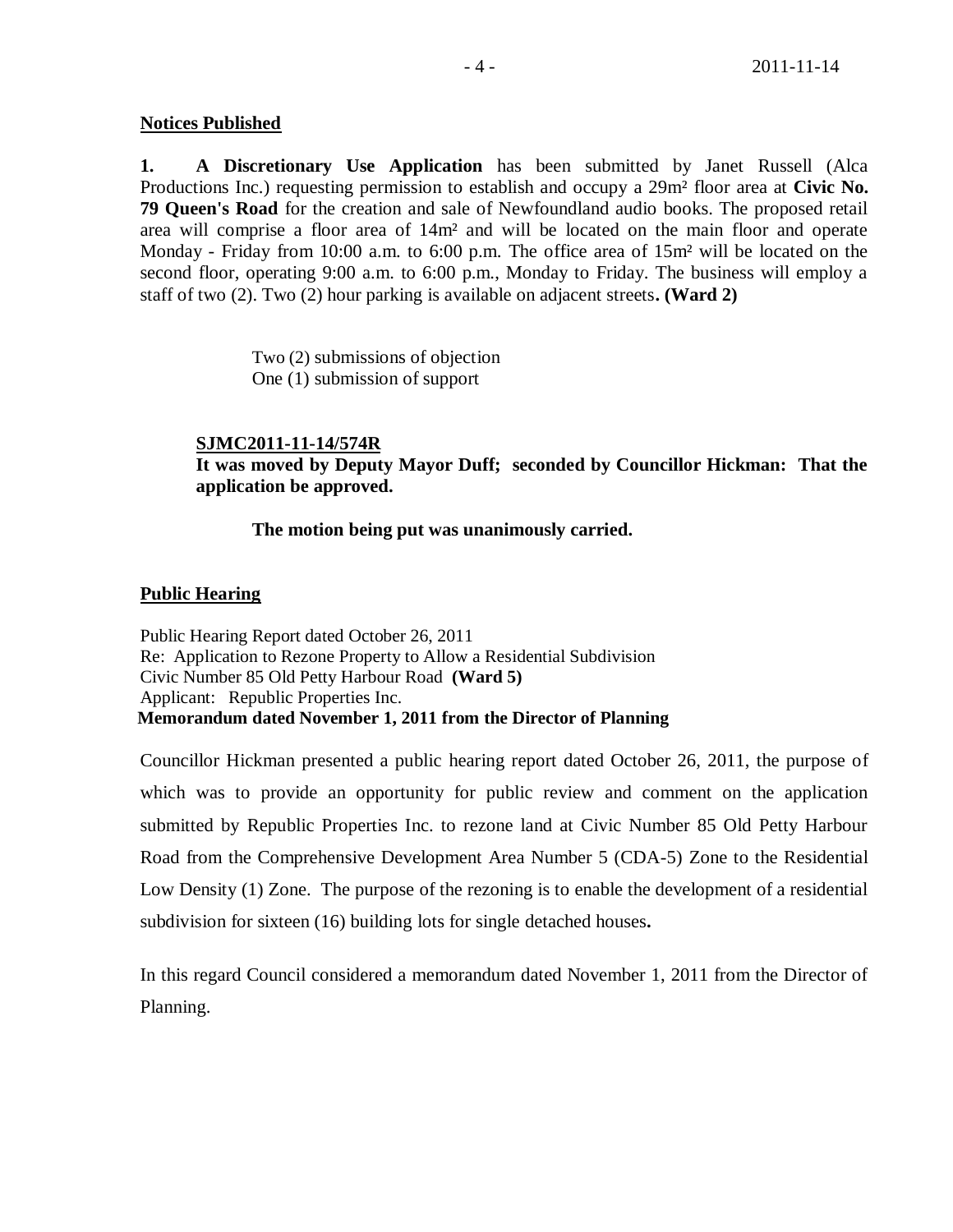## **SJMC2011-11-14/575R**

**It was moved by Councillor Hickman; seconded by Councillor Collins: That staff be directed to proceed with the rezoning of the requested portion of the property at Civic Number 85 Old Petty Harbour Road from the CDA-5 Zone to the Residential Low Density (R1) Zone; and adopted the following Resolution for St. John's Development Regulations Amendment Number 527, 2011, which will then be referred to the Department of Municipal Affairs with a request for Provincial registration of the amendment:**

## **RESOLUTION ST. JOHN'S DEVELOPMENT REGULATIONS AMENDMENT NUMBER 527, 2011**

**WHEREAS** the City of St. John's wishes to allow the development of a residential subdivision for single-detached houses on property located at Old Petty Harbour Road.

**BE IT THEREFORE RESOLVED** that the City of St. John's hereby adopts the following map amendment to the St. John's Development Regulations pursuant to the provisions of the Urban and Rural Planning Act:

# **Rezone land at Old Petty Harbour Road from the Comprehensive Development Area 5 (CDA-5) Zone to the Residential Low Density (R1) Zone as shown on Map Z-1A attached.**

**BE IT FURTHER RESOLVED** that the City of St. John's requests the Minister of Municipal Affairs to register the proposed amendment in accordance with the requirements of the Urban and Rural Planning Act, 2000.

**IN WITNESS THEREOF** the Seal of the City of St. John's has been hereunto affixed and this Resolution has been signed by the Mayor and the City Clerk on Behalf of Council this 14<sup>th</sup> day of **November, 2011.** 

**Mayor**

**\_\_\_\_\_\_\_\_\_\_\_\_\_\_\_\_\_\_\_\_\_\_\_\_\_\_\_\_\_\_\_**

**\_\_\_\_\_\_\_\_\_\_\_\_\_\_\_\_\_\_\_\_\_\_\_\_\_\_\_\_\_\_\_ City Clerk**

I hereby certify that this Amendment has been prepared in accordance with the Urban and Rural Planning Act, 2000.

\_\_\_\_\_\_\_\_\_\_\_\_\_\_\_\_\_\_\_\_\_\_\_\_\_\_\_\_\_\_\_\_\_\_\_\_\_\_\_\_\_\_\_ **MCIP**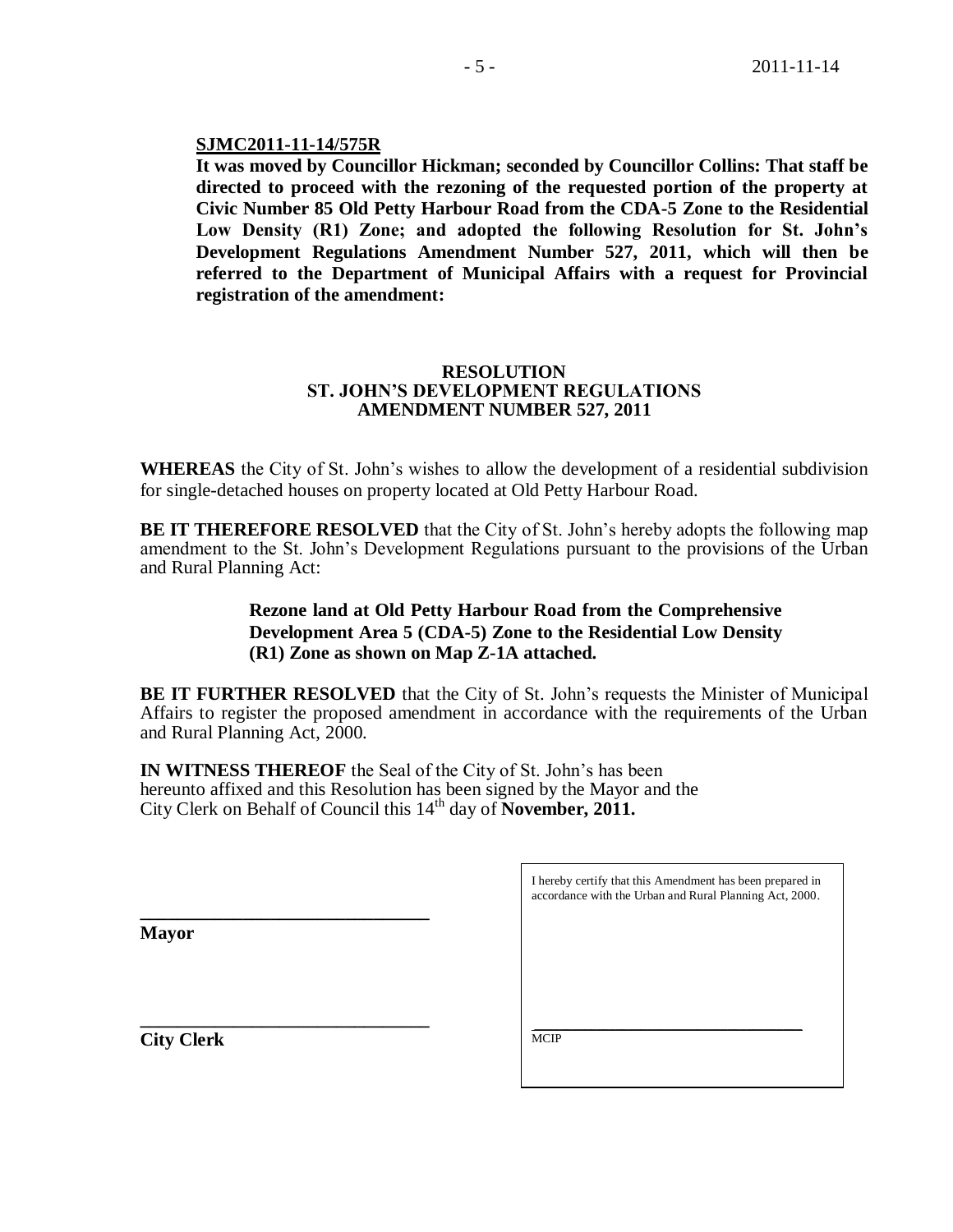| <b>A</b><br>$\mathsf{A}1$<br>R <sub>2</sub><br>R <sub>1</sub><br><b>CEMETARY LANE</b><br>R <sub>1</sub><br>OLD PETTY HARBOUR ROAD<br>SILVERTON STREET<br>R <sub>1</sub>                                                                                                                          | <b>RIGHTSON ROAD</b><br>R <sub>1</sub><br>CDA <sub>5</sub>                                                                                                                                                                   |
|--------------------------------------------------------------------------------------------------------------------------------------------------------------------------------------------------------------------------------------------------------------------------------------------------|------------------------------------------------------------------------------------------------------------------------------------------------------------------------------------------------------------------------------|
| <b>CITY OF ST. JOHN'S</b><br><b>DEVELOPMENT REGULATIONS</b><br><b>Amendment No. 527, 2011</b><br>[Map $Z-1A$ ]<br>AREA PROPOSED TO BE REZONED FROM<br>COMPREHENSIVE DEVELOPMENT AREA 5 (CDA5) LAND USE ZONE<br>TO RESIDENTIAL LOW DENSITY (R1) LAND USE ZONE<br><b>85 OLD PETTY HARBOUR ROAD</b> | 2011 10 27 SCALE: 1:2500<br>CITY OF ST. JOHN'S<br>DEPARTMENT OF PLANNING<br>I hereby certify that this amendment<br>has been prepared in accordance with the<br>Urban and Rural Planning Act.<br>M.C.I.P. signature and seal |
| <b>Mayor</b><br><b>City Clerk</b>                                                                                                                                                                                                                                                                |                                                                                                                                                                                                                              |
| <b>Council Adoption</b>                                                                                                                                                                                                                                                                          | <b>Provincial Registration</b>                                                                                                                                                                                               |

**The motion being put was unanimously carried.**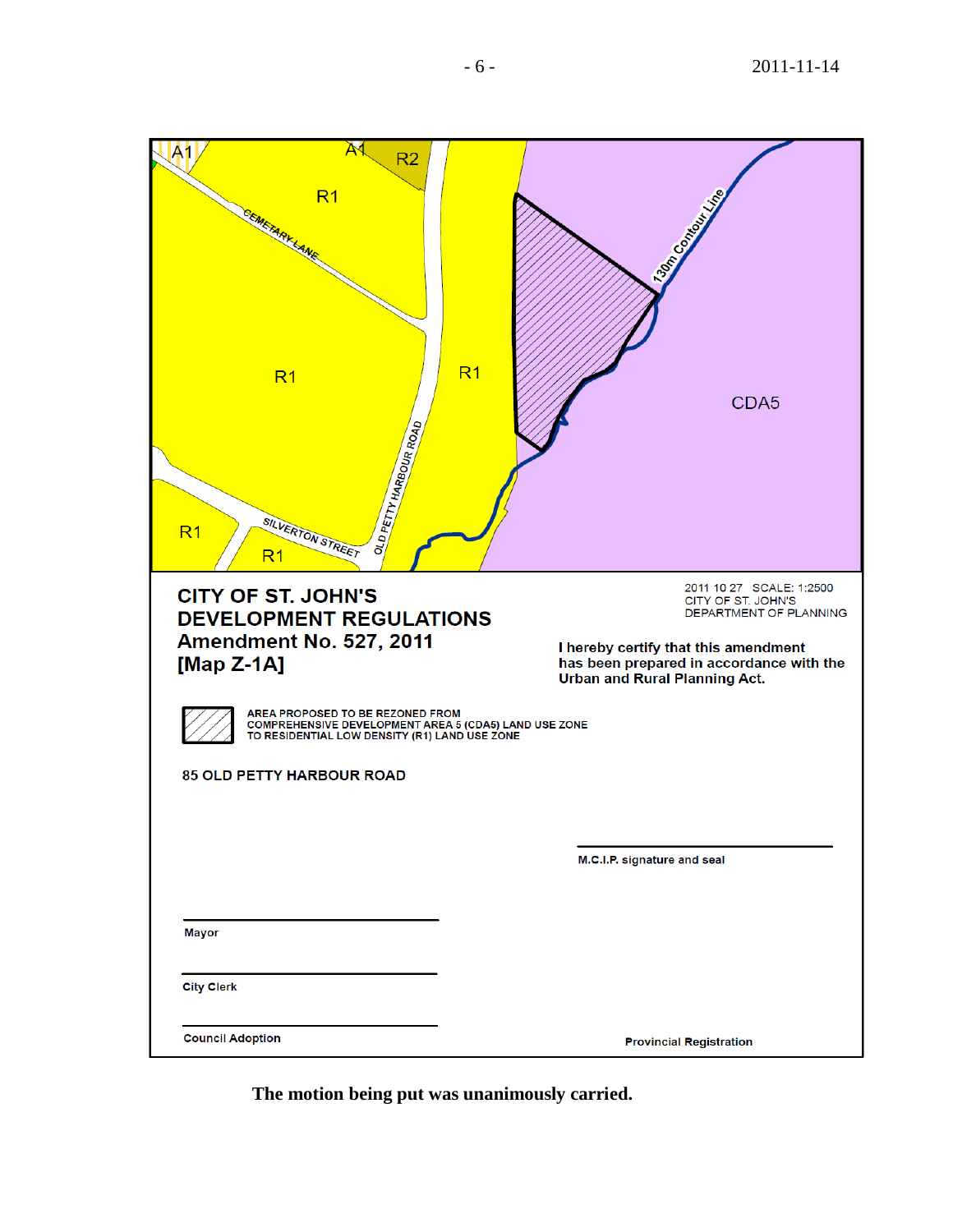# **Development Permits List**

Council considered as information the following Development Permits List for the period of November  $4^{\text{th}}$  to  $9^{\text{th}}$ , 2011:

#### **DEVELOPMENT PERMITS LIST DEPARTMENT OF PLANNING FOR THE PERIOD OF November 4, 2011 TO November 9, 2011**

| Code       | Applicant             | Application                                                 | Location                     | Ward           | Development<br><b>Officer's Decision</b>           | Date     |
|------------|-----------------------|-------------------------------------------------------------|------------------------------|----------------|----------------------------------------------------|----------|
| <b>RES</b> | <b>Tina Tulk</b>      | Proposed Subdivide<br>of vacant land for 2<br>building lots | 77 Penetanguishene<br>Road   | 4              | Rejected,<br>contrary to<br>Section<br>10.3.3.1(b) | 11-11-04 |
| <b>RES</b> | Garnet<br>Kindervater | Proposed Building Lot                                       | 12A Forest Avenue<br>(Lot 2) | $\overline{2}$ | Approved                                           | 11-11-09 |
|            |                       |                                                             |                              |                |                                                    |          |
|            |                       |                                                             |                              |                |                                                    |          |
|            |                       |                                                             |                              |                |                                                    |          |
|            |                       |                                                             |                              |                |                                                    |          |
|            |                       |                                                             |                              |                |                                                    |          |
|            |                       |                                                             |                              |                |                                                    |          |
|            |                       |                                                             |                              |                |                                                    |          |
|            |                       |                                                             |                              |                |                                                    |          |

| $\star$ | <b>Code Classification:</b><br><b>RES-Residential</b><br><b>COM- Commercial</b><br><b>AG</b> - Agriculture<br>OT - Other | <b>INST</b><br>- Institutional<br><b>IND</b><br>- Industrial |  |
|---------|--------------------------------------------------------------------------------------------------------------------------|--------------------------------------------------------------|--|
| مقابلها |                                                                                                                          |                                                              |  |

**Gerard Doran Development Officer Department of Planning**

\*\* This list is issued for information purposes only. Applicants have been advised in<br>writing of the Development Officer's decision and of their right to appeal any decision<br>to the St. John's Local Board of Appeal.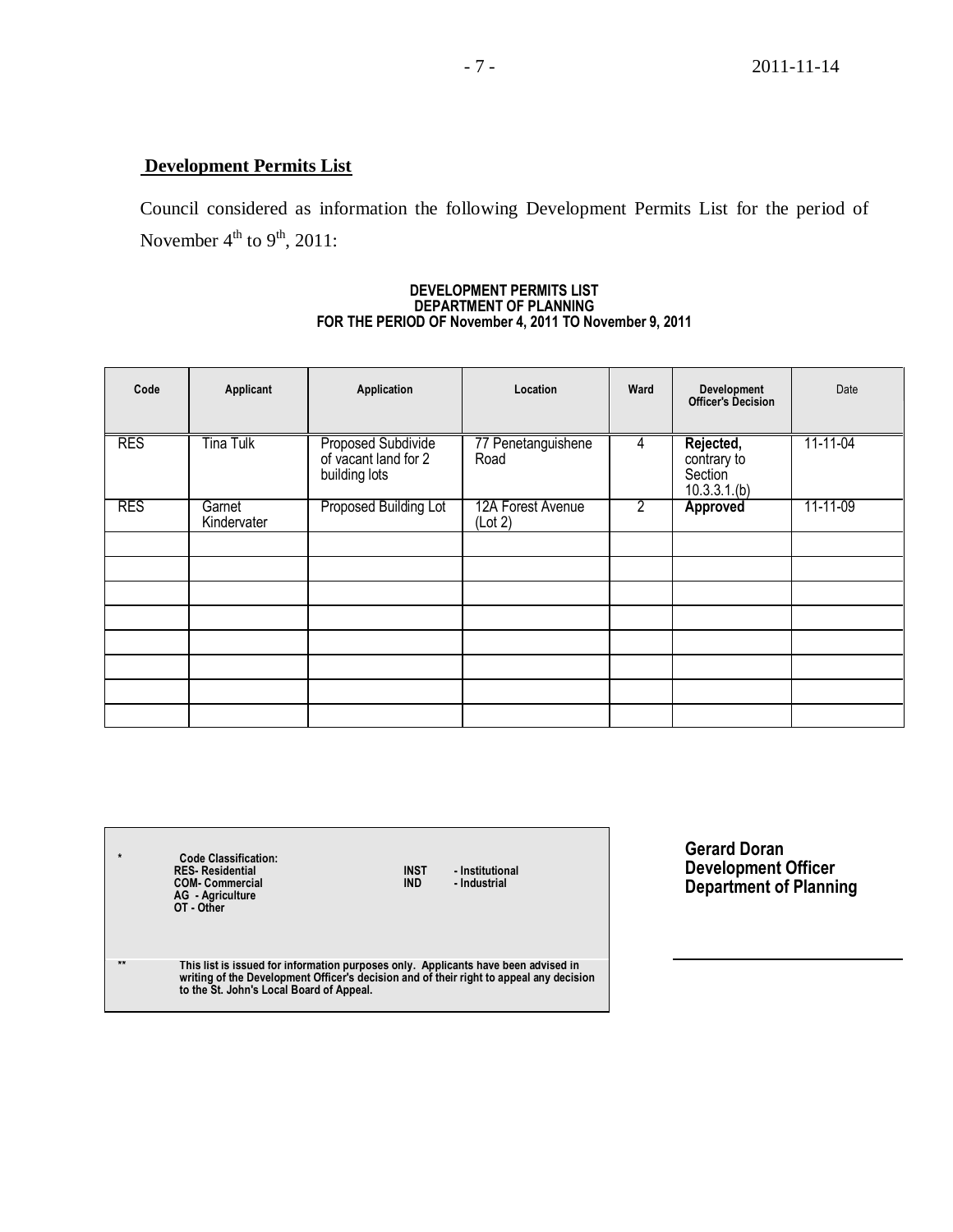### **Building Permits List**

### **SJMC2011-11-14/576R**

# **It was decided on motion of Councillor Hann; seconded by Councillor Breen: That the recommendation of the Director of Building and Property Management with respect to the following Building Permits List be approved:**

2011/11/08

Permits List

THIS WEEK \$ 2,099,950.00

**CLASS: INDUSTRIAL**

BROWNING HARVEY LIMITED 15 ROPEWALK LANE 10 SW INDUSTRIAL USE HENNEBURY ENGINEERING LTD 790 KENMOUNT RD - SELF STORAGE NC WAREHOUSE

MEGA WRAPS 585 TORBAY RD 685 MS EATING ESTABLISHMENT

MACKENZIE GEEHAN 134 WATER ST CR SERVICE SHOP PARKSIDE DEVELOPMENT TOPSAIL RD -SITE TRAILER NC ACCESSORY BUILDING QUIDI VIDI BREWING COMPANY LTD 35 BARROWS RD **EX INDUSTRIAL USE** 

CANADIAN MEDICAL PRODUCTS INC. 45 JAMES LANE RN OFFICE ROHCAN INVESTMENTS INC. 120 TORBAY RD, GEMINI REALTY CR OFFICE

**CLASS: COMMERCIAL** THE NATURAL HEALTH SHOP 16 STAVANGER DR CO RETAIL STORE BLACKMARSH SUPERETTE 137 BLACKMARSH RD MS CONVENIENCE STORE SALTWATER IMAGES INC.  $203$  BLACKMARSH RD MS RETAIL STORE X-STATIC HAIR SALON 271 BLACKMARSH RD MS SERVICE SHOP GALAXY TRAVEL INC. 271 BLACKMARSH RD MS OFFICE LAURIER LOUNGE 301 HAMILTON AVE MS TAVERN CANADIAN TIRE REAL ESTATE 50 KELSEY DR MS RETAIL STORE CAA ATLANIC SERVICES LIMITED 55 KELSEY DR MS OFFICE PET ZONE 193 KENMOUNT RD MS RETAIL STORE LOU'S AUTOMOTIVE & INDUSTRIAL 468 LOGY BAY RD MS COMMERCIAL GARAGE ARIZONA HEAT INC. 38 ROPEWALK LANE MS SERVICE SHOP PC MEDIC INCORPORATED 16 STAVANGER DR MS OFFICE HERBAL MAGIC INC. 140 STAVANGER DR MS RETAIL STORE

THIS WEEK \$ .00

**CLASS: GOVERNMENT/INSTITUTIONAL**

THIS WEEK \$ .00

#### **CLASS: RESIDENTIAL**

| DAVID EBSARY                                                  | 11 ABRAHAM ST                                                                | NC ACCESSORY BUILDING        |
|---------------------------------------------------------------|------------------------------------------------------------------------------|------------------------------|
| PRO-TECH CONSTRUCTION LTD                                     | 12 GLEN ABBEY ST, LOT 254                                                    | NC SINGLE DETACHED & SUB.APT |
| JEFFREY CAREW                                                 | 101 CHEESEMAN DR, LOT 59                                                     | NC SINGLE DETACHED & SUB.APT |
| ERCO HOMES                                                    | 14 DAUNTLESS ST - LOT 139                                                    | NC SINGLE DETACHED & SUB.APT |
| NEW VICTORIAN HOMES                                           | 48 DAUNTLESS ST, LOT 122 MC SINGLE DETACHED DWELLING                         |                              |
| CYNTHIA SLANEY                                68 GLENLONAN ST |                                                                              | NC ACCESSORY BUILDING        |
| FAIRVIEW INVESTMENTS LIMITED                                  | 178 GREAT EASTERN AVE, LOT 125 NC SINGLE DETACHED & SUB.APT                  |                              |
| KYLE CHURCHILL                                                | 1 HALIFAX ST                                                                 | NC ACCESSORY BUILDING        |
|                                                               | TERRY WALSH CONTRACTING LTD. 9 HAMLET ST, LOT 46 NO SINGLE DETACHED DWELLING |                              |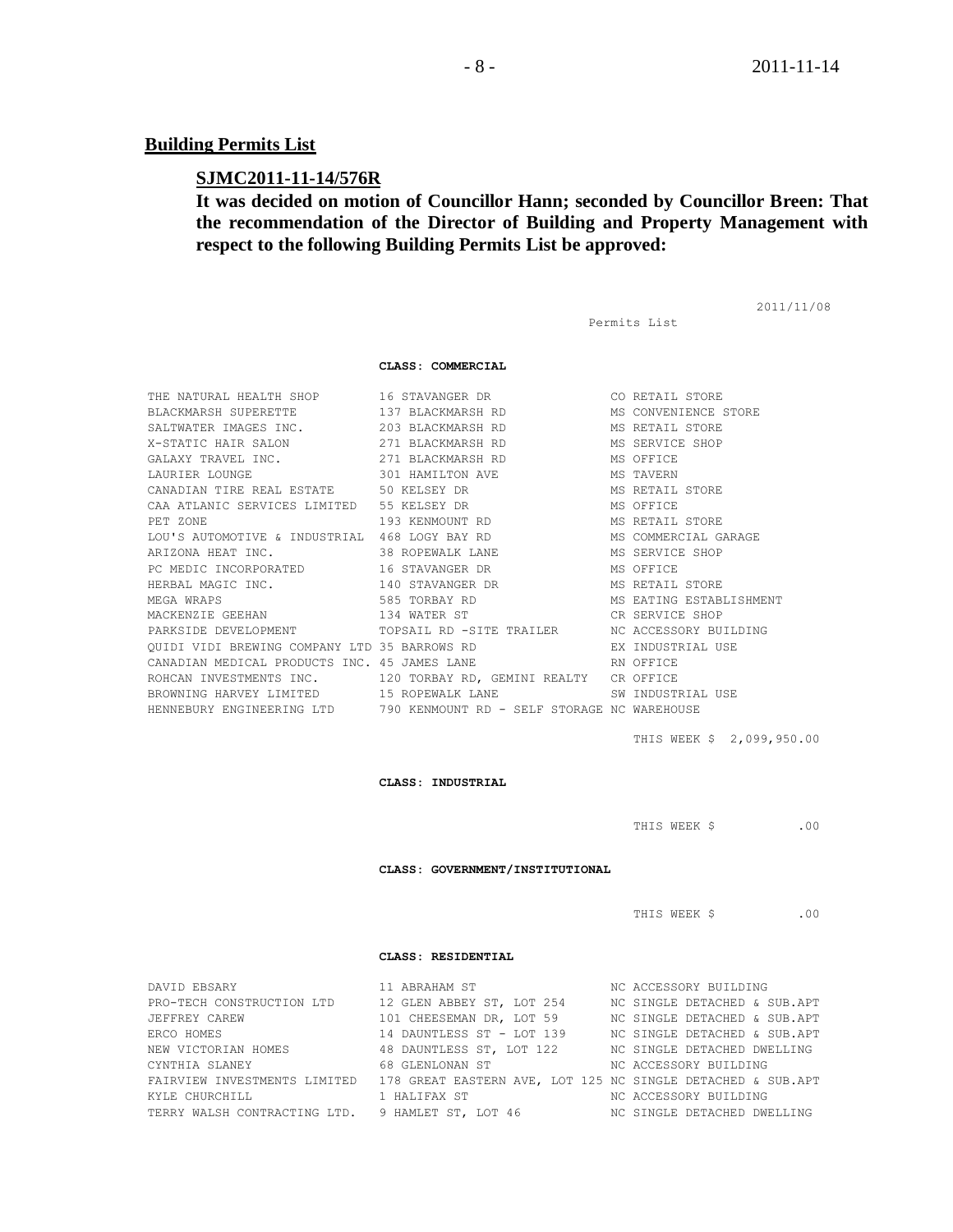ENCON CONSTRUCTION LTD. 8 IRONWOOD PL - LOT 32 NC SINGLE DETACHED DWELLING KERRI L. BLUNDELL 20 JOHN ST AND ARRENGED AND DECK NO PATIO DECK DENNIS DETAILS AND 22 MACBETH DR LAWRENCE W. WARREN AND 22 MACBETH DR NO ACCESSORY BUILDING NEW VICTORIAN HOMES 32 MCCRAE ST - LOT 145 NC SINGLE DETACHED DWELLING HANN CONSTRUCTION LTD 40 MCCRAE ST, LOT 149 NC SINGLE DETACHED DWELLING BLUEWATER PROPERTY & DEV 17 MIRANDA ST, LOT 94 NC SINGLE DETACHED & SUB.APT KARWOOD CONTRACTING  $\begin{array}{ccc} 24 & \text{NAUTHUS ST, }10T & 111 & \text{NC$ **SINGLE DETACHED DWELLING** BONITA BUTLER 454 OLD PENNYWELL RD NC SINGLE DETACHED DWELLING GUOQI HAN AND 108 PENNEY CRES NC FENCE SKYMARK CONTRACTING LTD. 8 PLUTO ST, LOT 76 NC SINGLE DETACHED DWELLING PRO-TECH CONST THE ROSE ABBEY ST, LOT 151 NO SINGLE DETACHED & SUB.APT MARTYN FEAR AND 14 ROSTELLAN PL NC SINGLE DETACHED DWELLING RENEE M. NOLAN 51 SALISBURY ST NORTH ST NORTH NO BECK ALLAN & KAREN THOMAS 5 STONEBRIDGE PL 3 NC FENCE DAVID OSMOND 11 THISTLE PL NC SINGLE DETACHED DWELLING GERALD GALWAY 17 TOPSAIL RD NC ACCESSORY BUILDING YU ZHOU 38 NAVAJO PL CO HOME OFFICE PAUL SHORT THE ST THE ST THAT SHORT APARTMENT CHRISTOPHER HICKMAN AND 46 CIRCULAR RD **EX SINGLE DETACHED DWELLING** STEPHEN BETTLES/JILL DWYER 6 ALDER PL **RIGHT READS AND SINGLE DETACHED DWELLING** CARSON BASTOW **15 BONAVISTA ST** RN SINGLE DETACHED DWELLING MIKE/TAMMY LEE JOYCE 16-18 DURDLE DR RN SINGLE DETACHED DWELLING GLEN O'NEIL 26 FOX AVE RN SINGLE DETACHED & SUB.APT A & L CONSTRUCTION INC. 133 GREAT EASTERN AVE RN SINGLE DETACHED DWELLING EDWARD & WINNIFRED MULLALY 21 MULLOCK ST **RIGHT RIGHT RIGHT** DETACHED DWELLING CHRISTOPHER EVANS 23 MULLOCK ST RN TOWNHOUSING DONOVAN HOMES 6 SADVENTURE AVE SW SINGLE DETACHED DWELLING DARREN O'REILLY **16 BRAEMERE ST** SW SINGLE DETACHED DWELLING MICHAEL WOODS 32 CIRCULAR RD SW SINGLE DETACHED DWELLING WILLIAM COLLINS 33 MURPHY'S AVE SW SINGLE DETACHED DWELLING BARBARA MULLOY 361 AIRPORT HEIGHTS DR SW SINGLE DETACHED & SUB.APT

THIS WEEK \$ 5,996,800.00

#### **CLASS: DEMOLITION**

GOV. OF NFLD. & LAB CHARTER AVE, BLDG 901 DM ADMIN BLDG/GOV/NON-PROFIT

THIS WEEK \$ 45,000.00

THIS WEEK''S TOTAL: \$ 8,141,750.00

REPAIR PERMITS ISSUED: 2011/11/03 TO 2011/11/08 \$ 114,260.00

#### LEGEND

| CO. | CHANGE OF OCCUPANCY     | SN  | STGN                    |
|-----|-------------------------|-----|-------------------------|
|     | CR CHNG OF OCC/RENOVTNS | МS  | MOBILE SIGN             |
|     | EX EXTENSION            |     | CC CHIMNEY CONSTRUCTION |
|     | NC NEW CONSTRUCTION     | CD. | CHIMNEY DEMOLITION      |
| OC. | OCCUPANT CHANGE         | DV. | DEVELOPMENT FILE        |
| RN. | RENOVATIONS             | WS  | WOODSTOVE               |
| SW  | STTE WORK               | DM. | DEMOLITTION             |
| TT. | TENANT IMPROVEMENTS     |     |                         |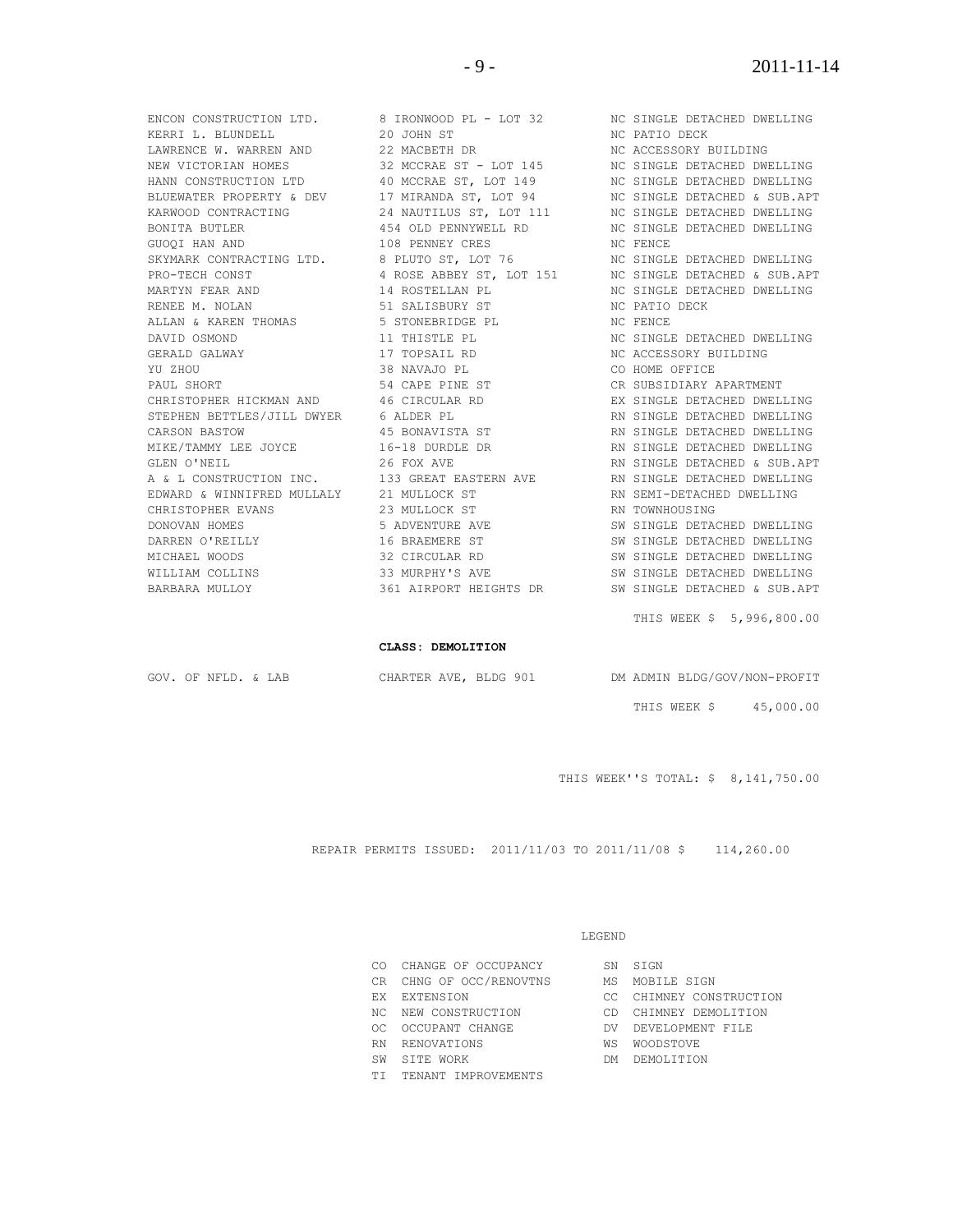## **Payrolls and Accounts**

## **SJMC2011-11-14/577R**

**It was decided on motion of Councillor Colbert; seconded by Councillor O'Leary: That the following Payrolls and Accounts for the weeks ending November 10, 2011 be approved:** 

# **Weekly Payment Vouchers For The Week Ending November 10, 2011**

## **PAYROLL**

| <b>ACCOUNTS PAYABLE</b>                   | \$2,792,814.91   |
|-------------------------------------------|------------------|
| <b>Bi-Weekly Regional Fire Department</b> | \$563,383.44     |
| <b>Bi-Weekly Management</b>               | 632,132.41<br>S. |
| <b>Bi-Weekly Administration</b>           | \$704,085.13     |
| Public Works                              | \$358,804.12     |

**Total: \$5,051,220.01**

## **Chairing Public Meetings 2012**

Council considered a memorandum dated November 14, 2011 from the Acting City Clerk regarding the chairing of public meetings 2012.

Councillor Hickman suggested that consideration be given to alternating the chair for each public meeting. Council agreed that the matter be referred to the Planning Committee for consideration.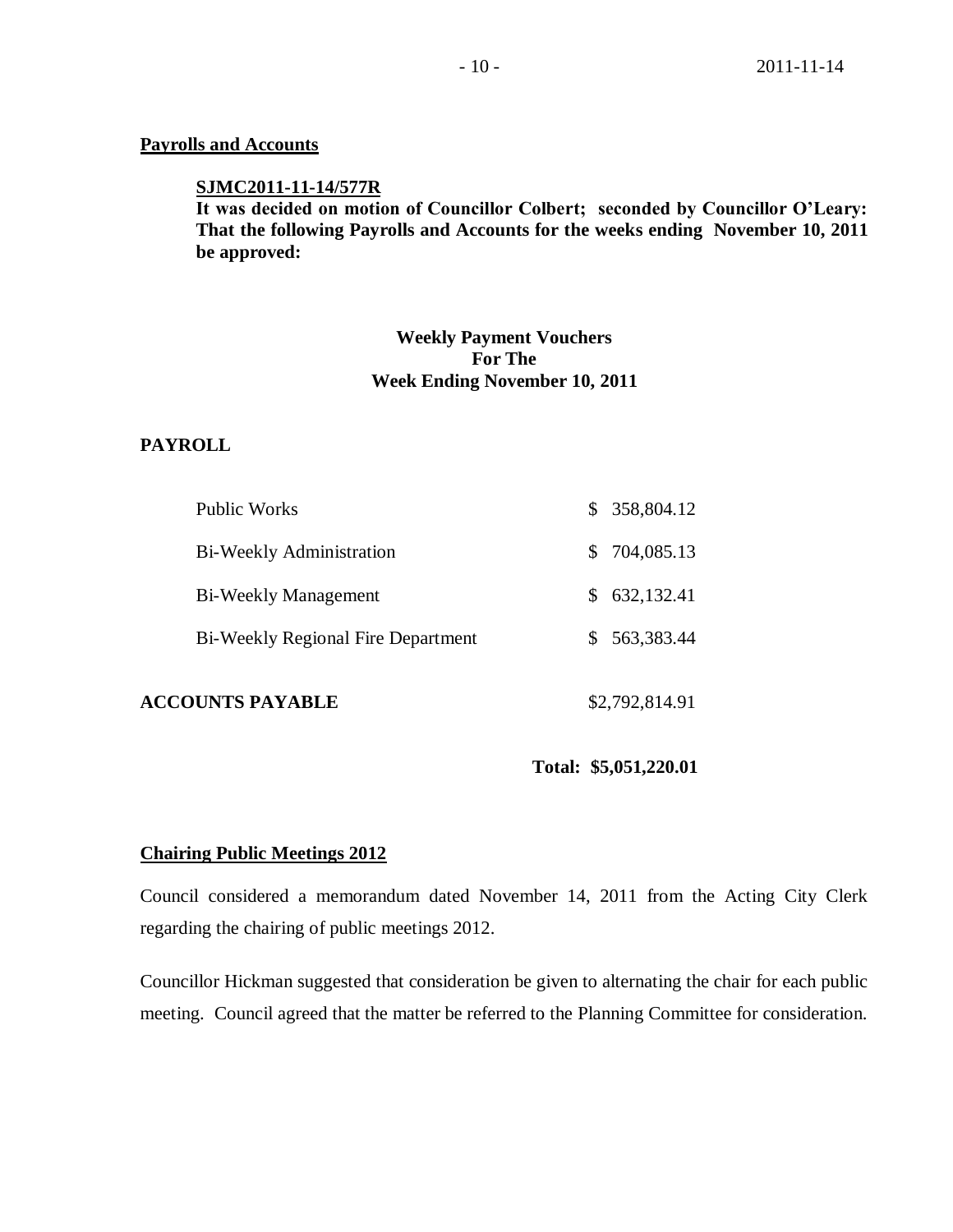## **32 Bugler Place**

Council considered a memorandum dated November 10, 2011 from the City Solicitor regarding the above noted.

## **SJMC2011-11-14/578R**

**It was moved by Councillor Breen; seconded by Councillor Colbert: That City land on Bugler Place be sold to the owner of 32 Bugler Place for \$2,088.00 (\$2/sq.ft.) plus the usual administration fees and HST.** 

# **The motion being put was unanimously carried.**

## **His Worship**

His Worship the Mayor reminded members of Council of the rules adopted by Council pertaining to going around the Council table.

# **Councillor O'Leary**

Councillor O'Leary advised that as City Councillor and Co-Chair of the Coalition for Alternatives to Pesticides, she wrote a letter to the Minister of Environment, Honourable Minister Terry French, commending him on his commitment to the enactment of a ban on the use and sale of cosmetic pesticides. She noted the Province's commitment to the provincial legislation of a ban as was announced by Mr. French's predecessor, Mr. Ross Wiseman.

Councillor O'Leary commended an initiative taken by Calgary Mayor, Naheed Nenshi with respect to community involvement and planning issues. The purpose of the initiative is to try to engage people further into their community, which she feels is a great initiative that could be practiced by all citizens.

# **Councillor Hann**

Councillor Hann advised that construction of the layby in front of Brother Rice School is now completed.